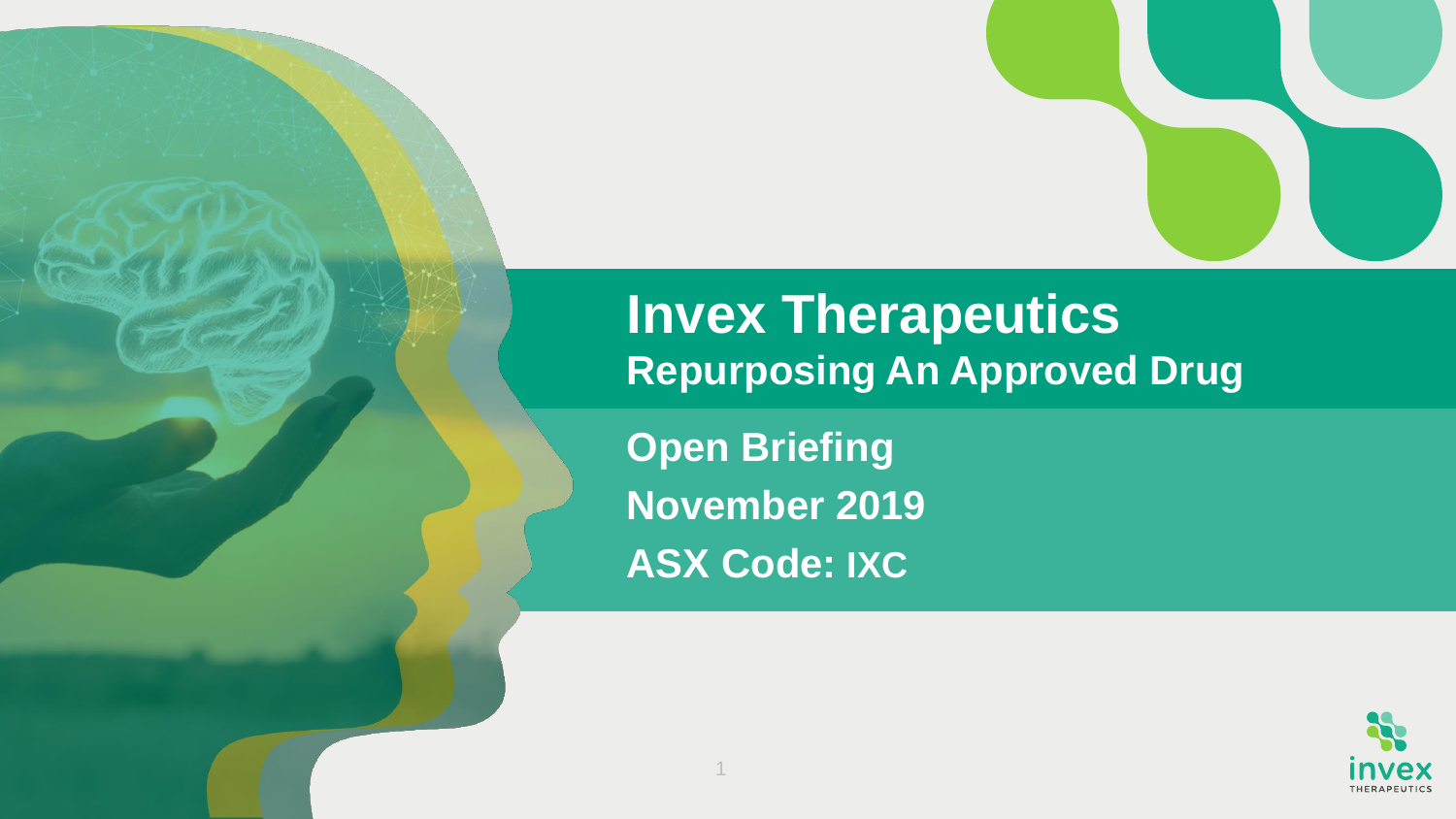### **Disclaimer**

This presentation (**Presentation**) is issued by Invex Therapeutics Ltd (ASX:IXC) (the **Company** or **IXC**). The information presented in this Presentation may contain predictions, estimates and other forward-looking statements. Although the company believes that its expectations are based on reasonable assumptions, it can give no assurance that its goals will be achieved. This Presentation is not a disclosure document and is provided to the Recipient for the sole purpose of providing information relating to the investment opportunity described in this Presentation (**Purpose**). The Company will not be liable to compensate the Recipient for any costs or expenses incurred in reviewing, investigating or analysing any Information, or in making an offer or otherwise. This Presentation is not to be taken to be an offer by any of the Investors to sell any or all of securities in the Company. This Presentation is provided for informational purposes only and does not purport to contain all the information that may be required by each Recipient to evaluate any transaction in relation to the Purpose. In all cases, the Recipient should conduct its own investigation and analysis and should check the accuracy, reliability and completeness of the Information and obtain independent and specific advice from appropriate professional advisers. The information contained in this Presentation has been furnished by the Company and other sources deemed reliable but no assurance can be given by the Parties as to the accuracy or completeness of this information. To the full extent permitted by law:

- a) no representation or warranty (express or implied) is given; and
- b) no responsibility or liability (including in negligence) is accepted, by the Parties as to the truth, accuracy or completeness of any statement, opinion, forecast, information or other matter (whether express or implied) contained in this Presentation or its appendices or as to any other matter concerning them.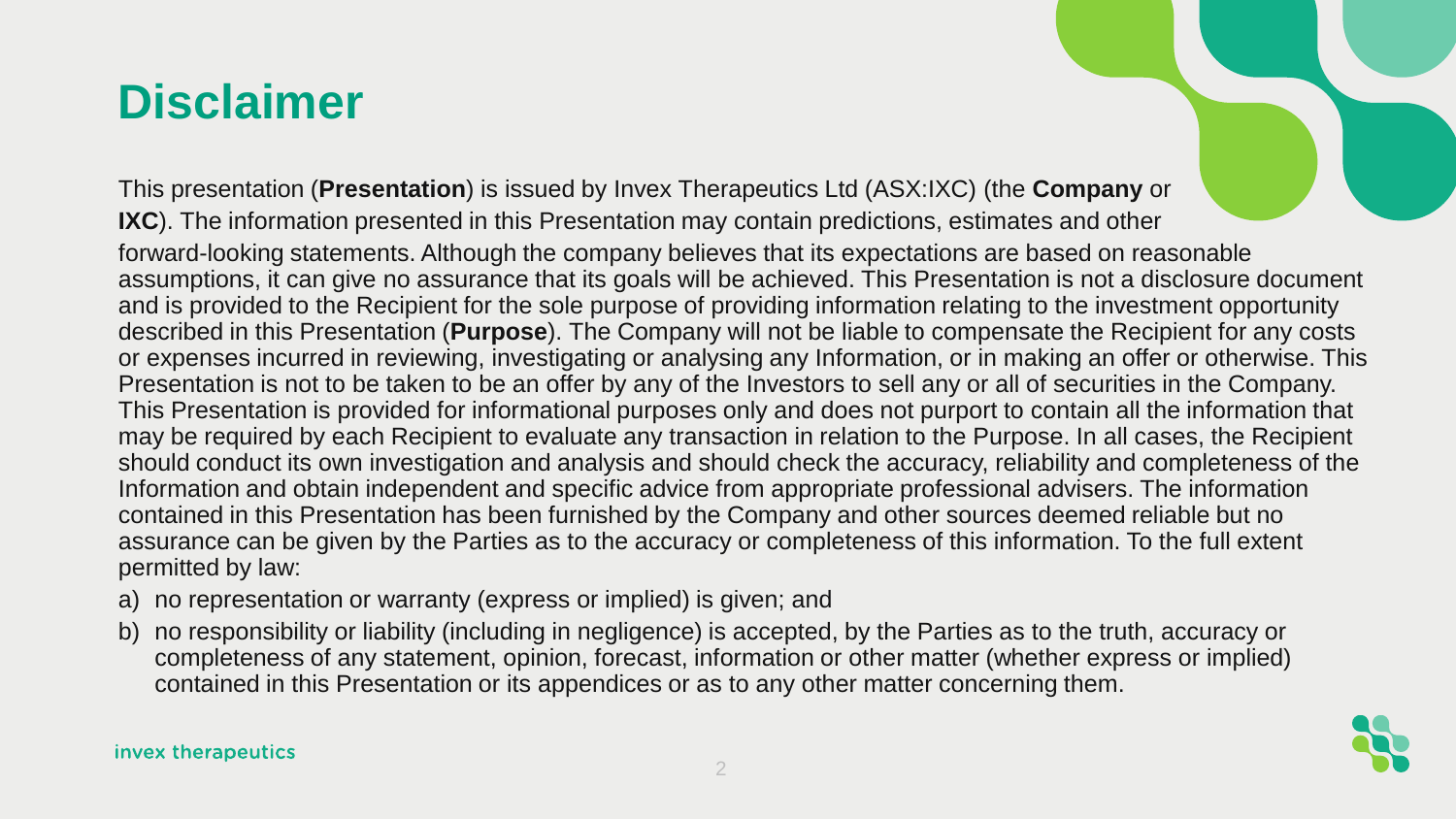# **Invex Therapeutics - ASX:IXC**

- Invex Therapeutics (Invex or the Company) was established March 2019
- Focused on repurposing Exenatide for neurological conditions involving raised intracranial pressure such as idiopathic intracranial hypertension (IIH)
- Assignment of intellectual property from University of Birmingham, United Kingdom
- Prof Alexandra Sinclair is a founder of Invex, CSO and Executive Director
	- clinician and global leader in the pathophysiology of idiopathic intracranial hypertension and headache, with over 10 years research in this field
- Successful Initial Public Offering (IPO) raised the maximum of \$A12 million to fund the proposed later stage research and development programme
- Directors and founding shareholders committed more than \$A2.5 million in seed capital and investment at IPO

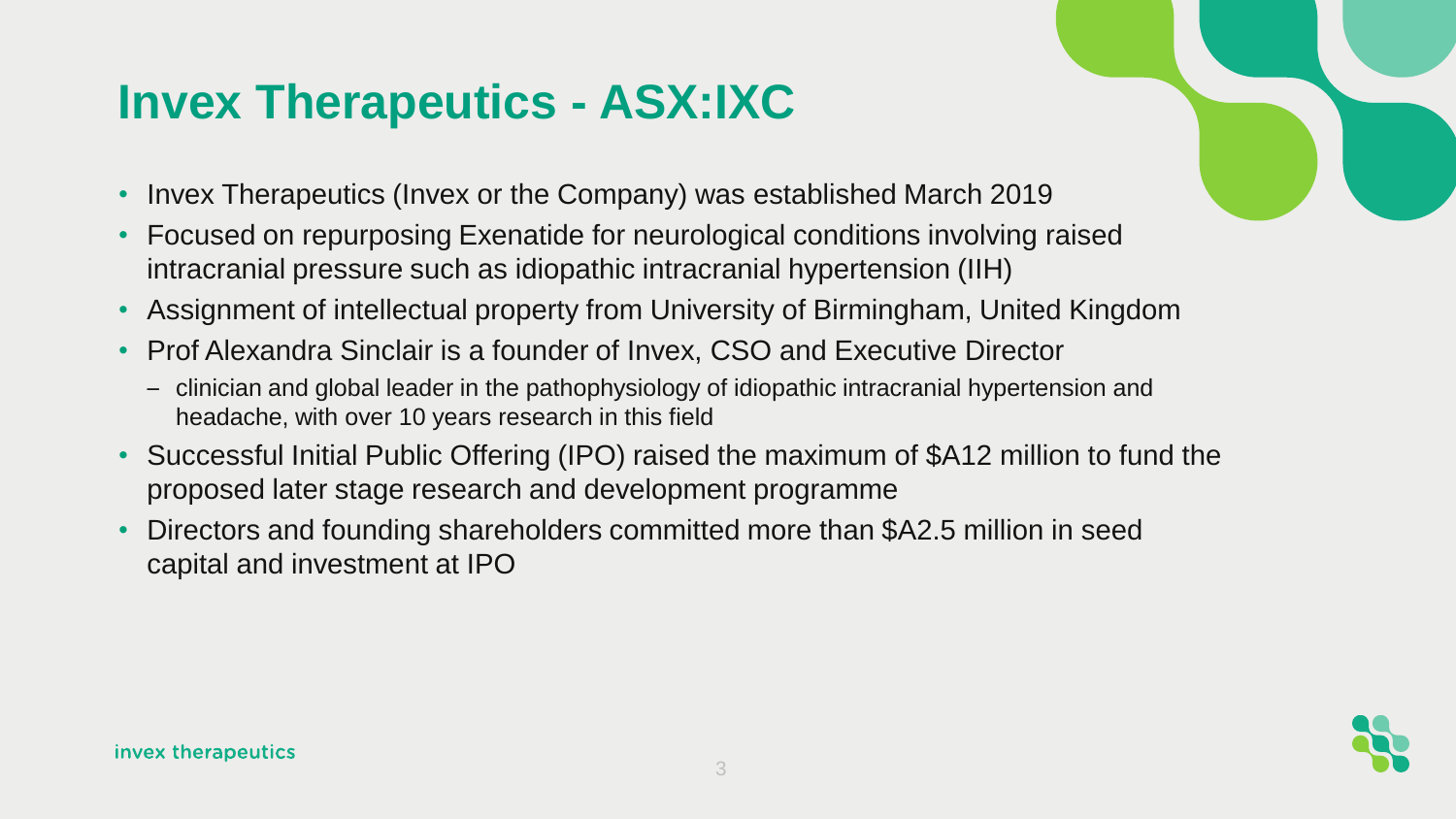# **Investment Highlights**

- Completed proof-of-concept preclinical *in-vitro* and *in-vivo*  studies
	- data published in world leading scientific journal
- Orphan Drug Designations granted for IIH in Europe (EMA) and in the US (FDA)
- Clinical study initiated in IIH
- Lower development risk
- Faster commercialisation strategy
	- an established lower cost business model
- World-class scientific and management team
- Key patent applications filed in 2014 (UK, US, EU, JP)
	- assigned to Invex from University of Birmingham, UK @ IPO
	- Japanese patent recently granted *Botfield et al., Sci. Transl. Med. 9 (2017)*



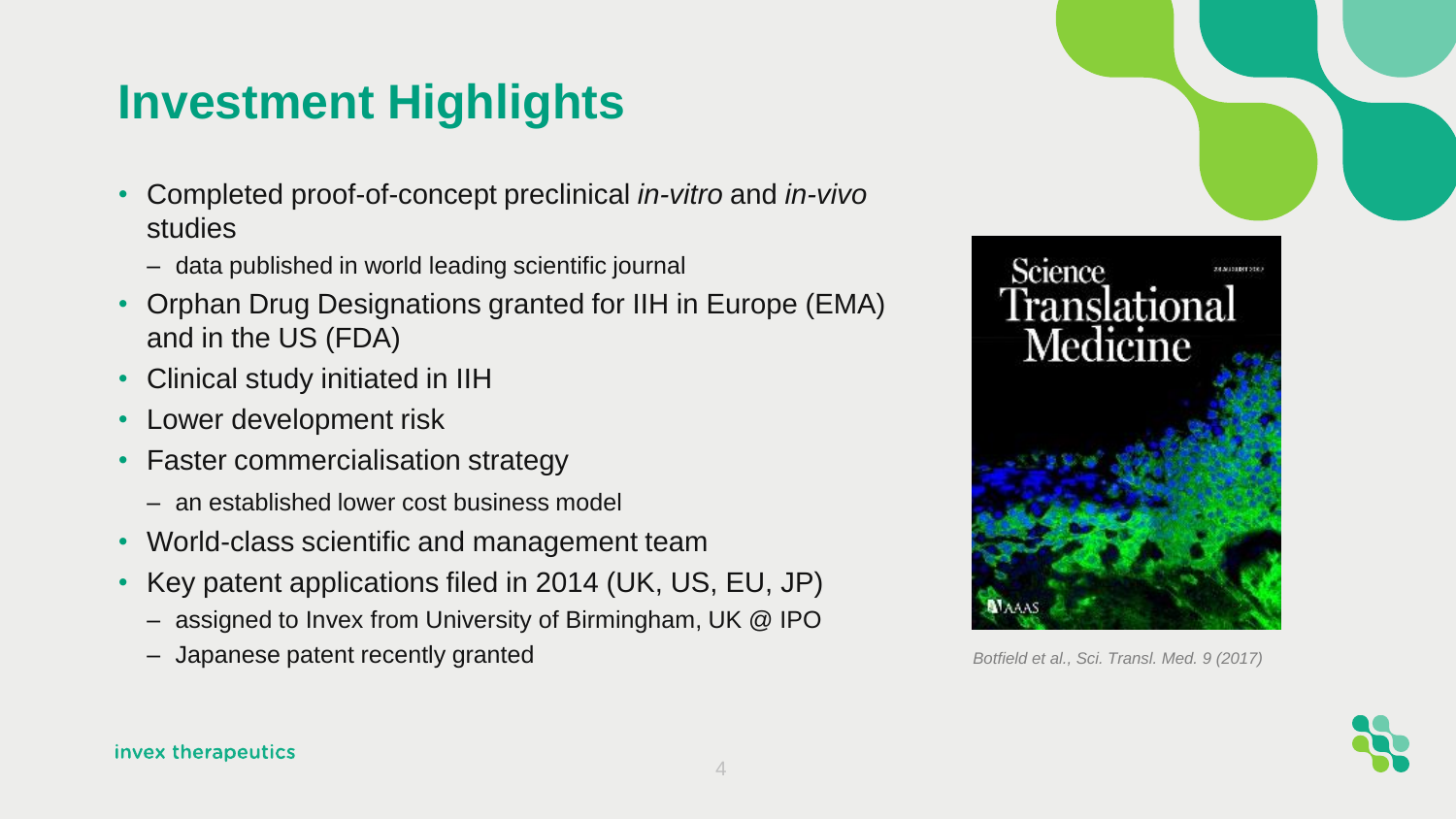# **Capital Structure & Major Shareholders**

| <b>Capital Structure</b> |                    |
|--------------------------|--------------------|
| Shares on issue          | $55 \text{ mil}$   |
| <b>Unlisted Options</b>  | $3$ mil @60 $c$    |
| Cash                     | $\sim$ \$A11.3 mil |
| <b>Market Cap</b>        | \$A42 mil          |

### **Major Shareholders**

| <b>Top 20 Shareholders</b> | $80\%$ |
|----------------------------|--------|
| University of Birmingham   | 3.6%   |
| Jason Peterson             | 4.5%   |
| Tom Henderson              | 7.3%   |
| <b>Tony Grist</b>          | 7.3%   |
| Kim Hogan                  | 7.3%   |
| Minderoo Pty Ltd           | 9.1%   |
| Directors / Management     | 20%    |

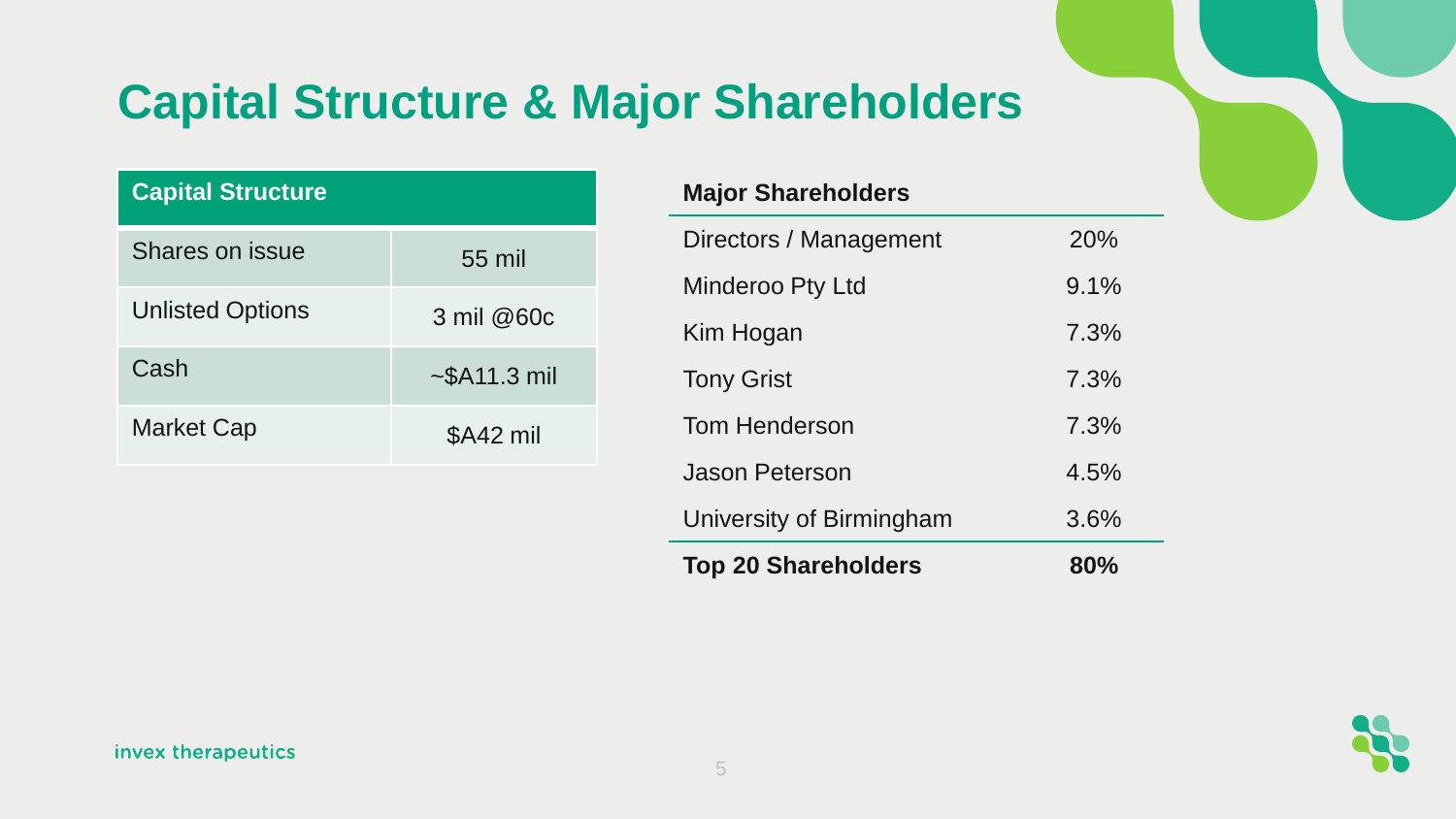### **Board and Management Team**

- **Dr Jason Loveridge, Chairman**
	- Experienced life science investor & CEO
- **Prof Alexandra Sinclair, Executive Director and Chief Scientific Officer**
	- Global scientific & clinical leader in IIH
- **Mr David McAuliffe, Non Executive Director**
	- Founder of numerous life science companies
- **Ms Narelle Warren, Non Executive Director and Company Secretary**
	- Expertise in finance and compliance

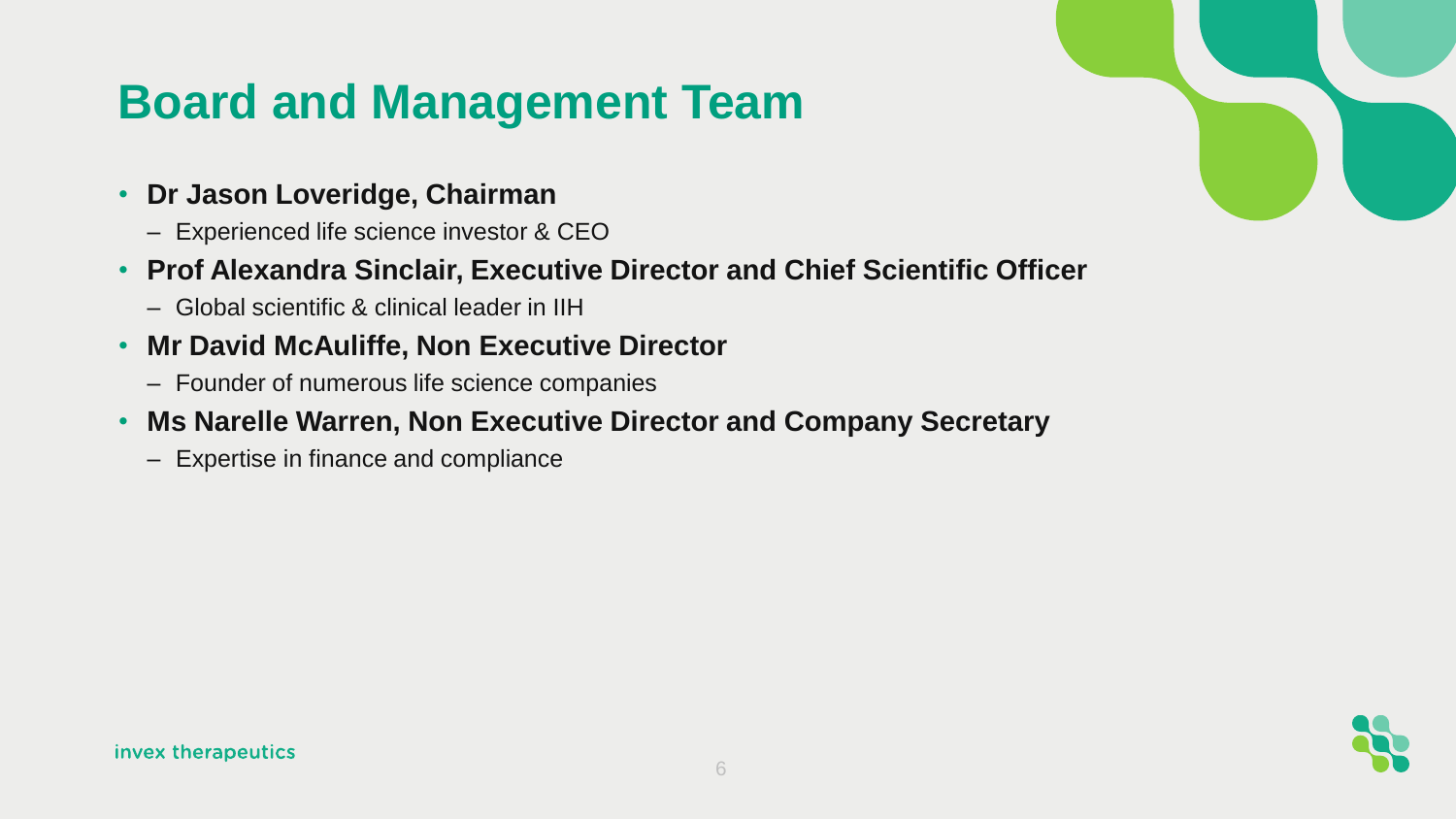# **Professor Sinclair MBChB, FRCP, PhD**



- Clinician Scientist & Neurology Consultant
- Leads a translational research program focused on defining the pathophysiological mechanisms of raised intracranial pressure and developing therapeutics strategies to take through to clinical trials
- Leads the multidisciplinary headache and IIH service at University Hospital NHS Foundation Trust, UK
- Council Member International Headache Society and European Headache Federation
- Council Member for the British Association for the Study of Headache
- Research Committee Member North American Neuro-Ophthalmology **Society**
- Research Committee Member and Deputy Chair of the Headache & Pain group of the Association for British Neurologists

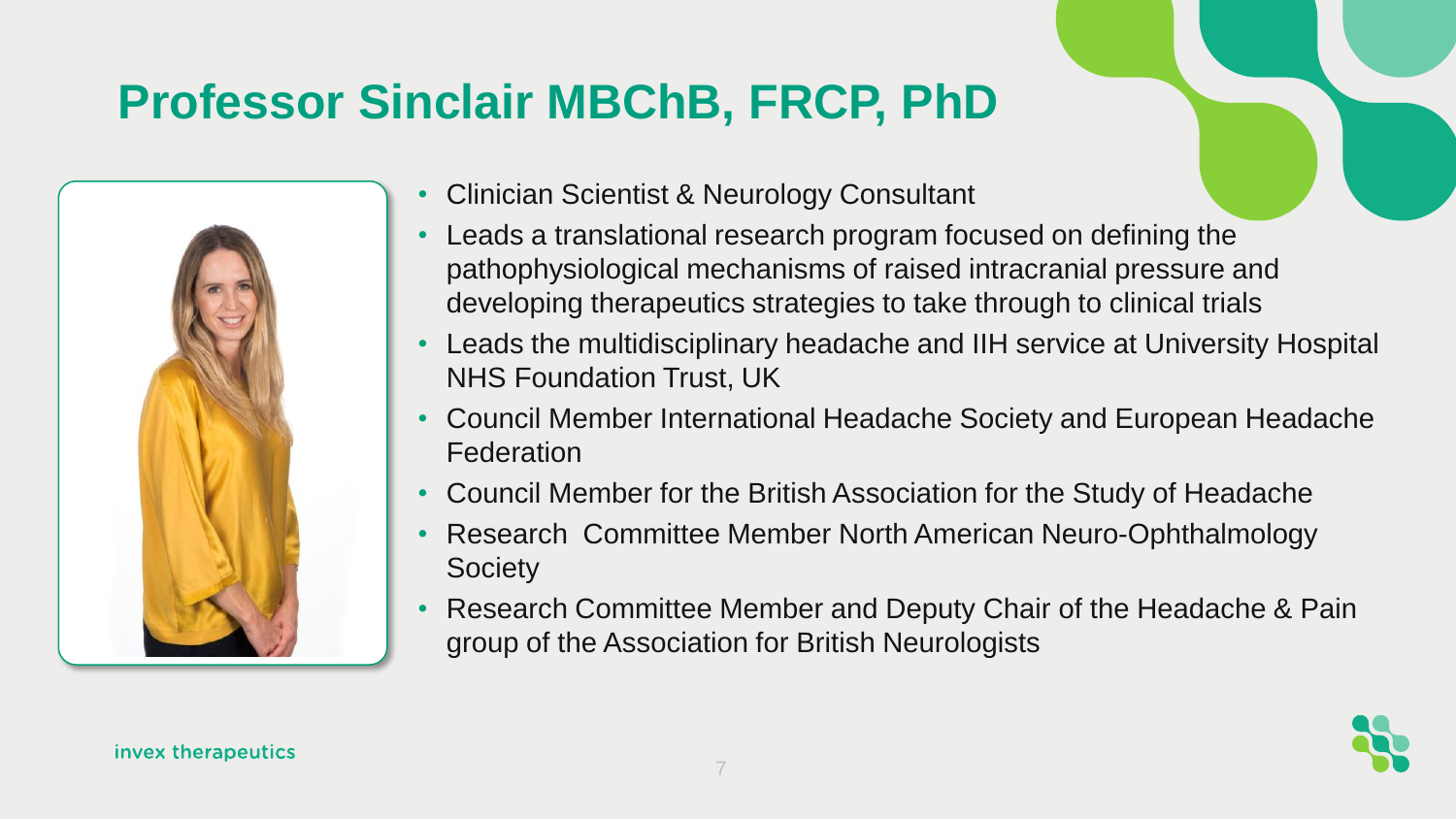### **Idiopathic Intracranial Hypertension (IIH)**

- Disease characterised by raised intracranial pressure & papilloedema
- **Symptoms** 
	- severe headaches
	- visual impairment, with ~25% of patients experiencing permanent loss of vision
- 90% of IIH patients are obese women of childbearing age



IIH peaks between years 20-30

*The expanding burden of idiopathic intracranial hypertension, Susan P. Mollan, Magda Aguiar, Felicity Evison, Emma Frew & Alexandra J. Sinclair, Nature Eye volume 33, pages 478–485 (2019)* 

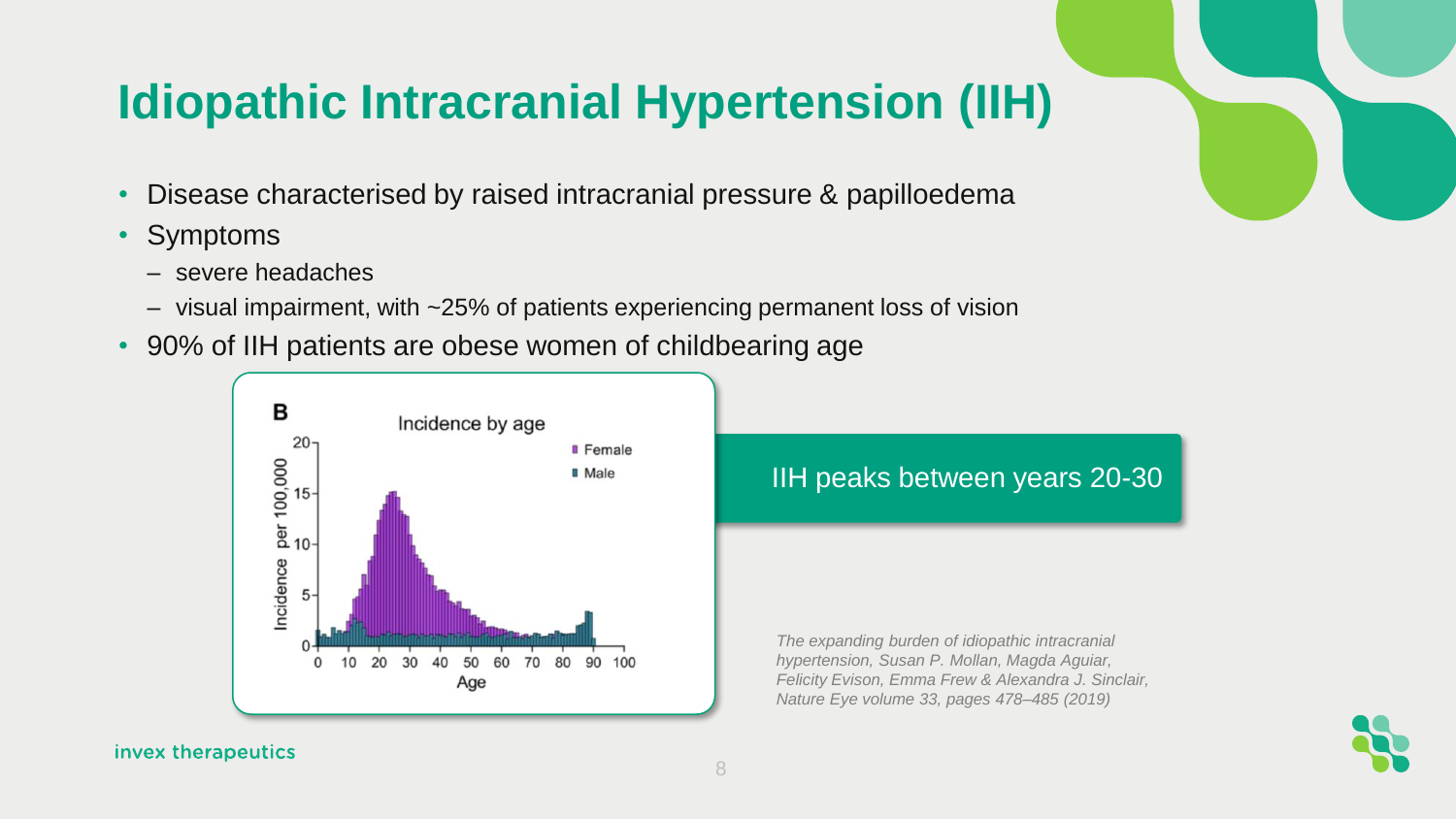# **Cause of Raised Intracranial Pressure**



*Mollan S & Sinclair A JNNP 2016*

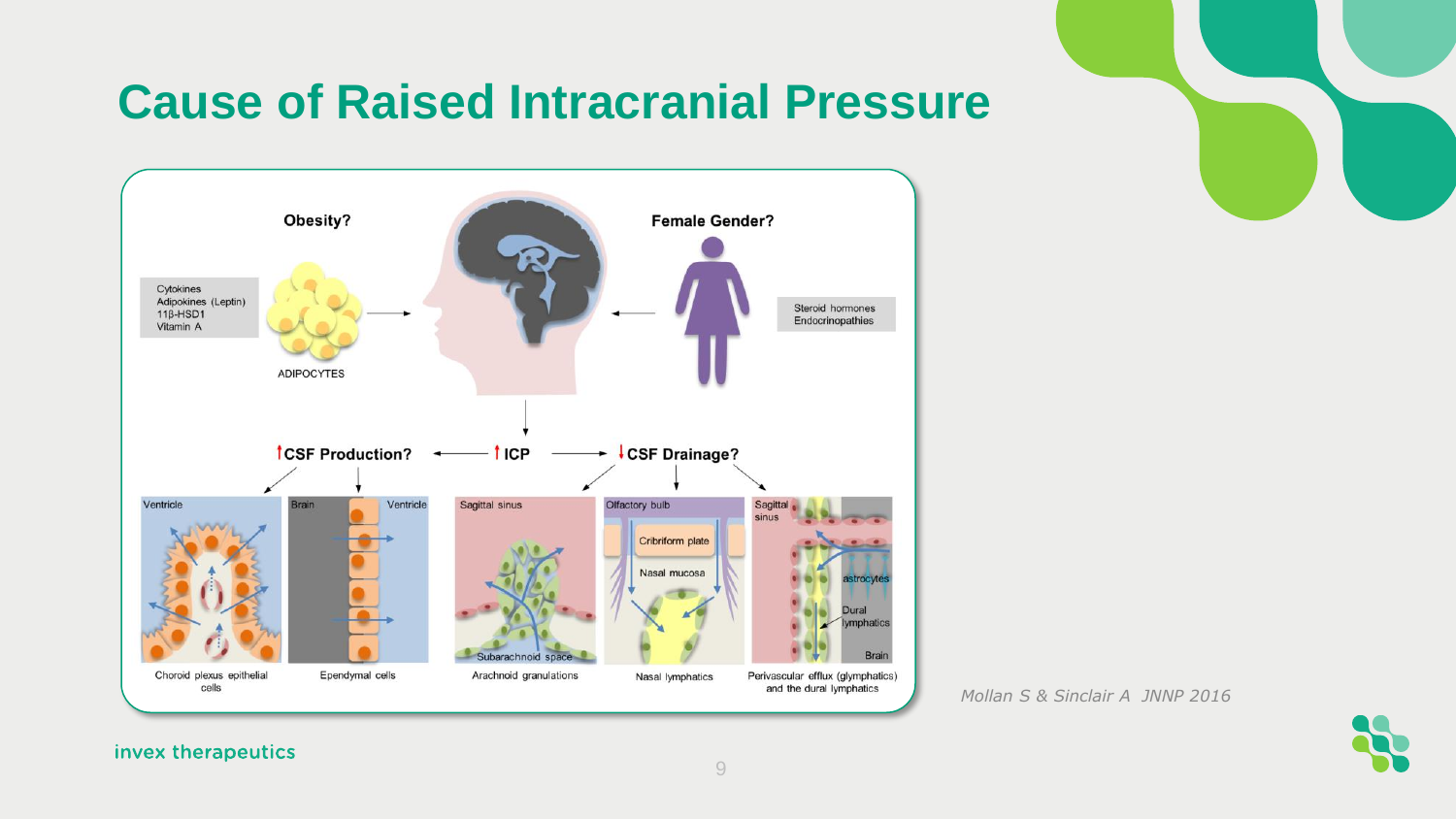## **Rising IIH Incidence Linked to Obesity**

- IIH is a rapidly growing orphan indication
	- incidence of IIH has more than doubled in the last 10 years
	- incidence is strongly linked to obesity in women





*The expanding burden of idiopathic intracranial hypertension, Susan P. Mollan, Magda Aguiar, Felicity Evison, Emma Frew & Alexandra J. Sinclair, Nature Eye volume 33, pages 478–485 (2019)* 

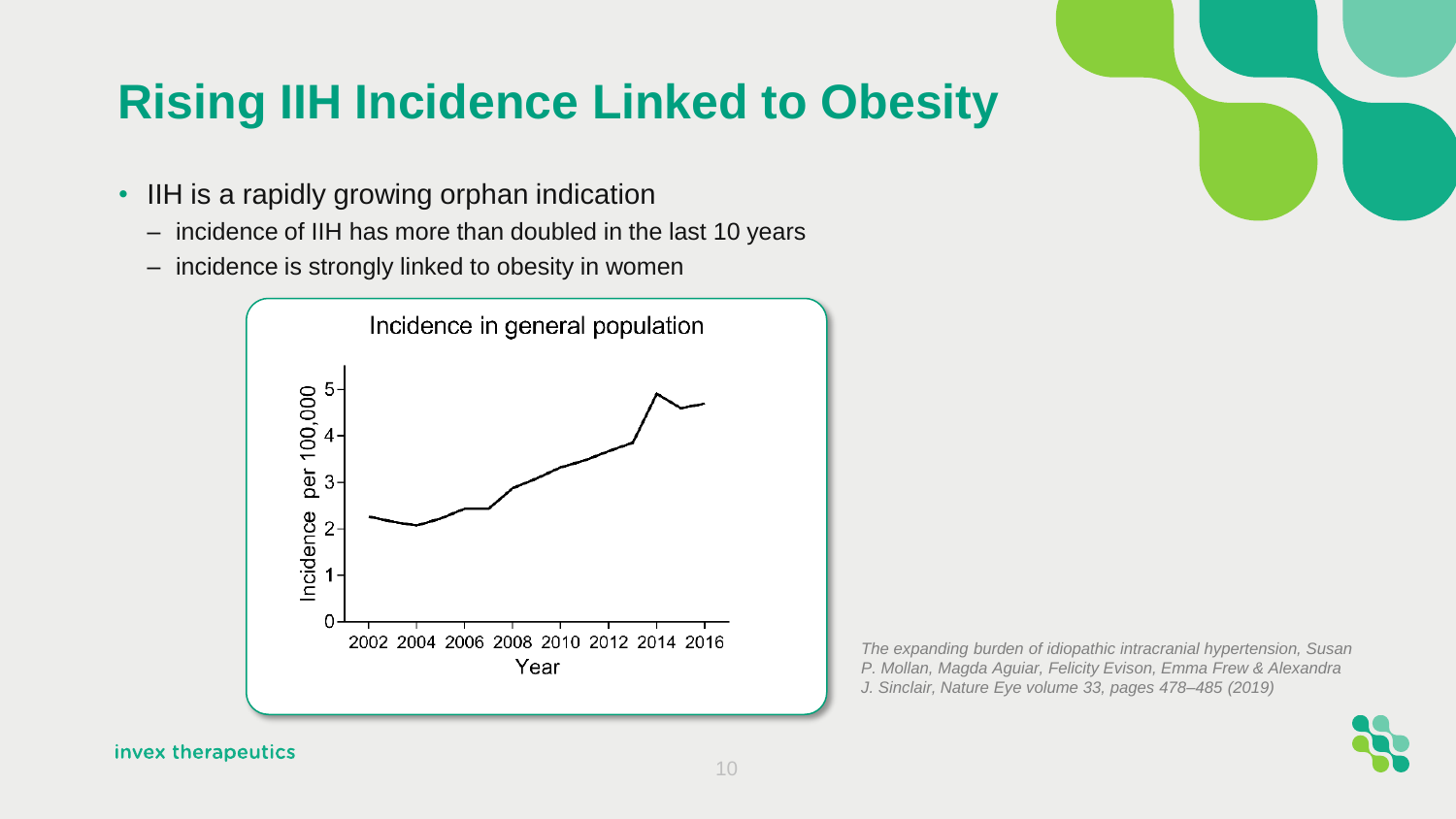# **IIH Diagnosis: 5-steps, Standardised, Rapid**

A. Papilloedema 100%

B. Normal neurological examination

C. Normal Brain Imaging

D. Normal cerebrospinal fluid (CSF) composition

E. Elevated lumbar puncture opening pressure ( $\geq 25$ cmH<sub>2</sub>O)

95% of IIH patients present at either A&E or opticians and are referred to a neurologist for diagnosis & treatment

> *Mollan SP, et al. J Neurol Neurosurg Psychiatry 2018;0:1–13*

No approved drugs in IIH and a lack of an effective treatment is the real issue!!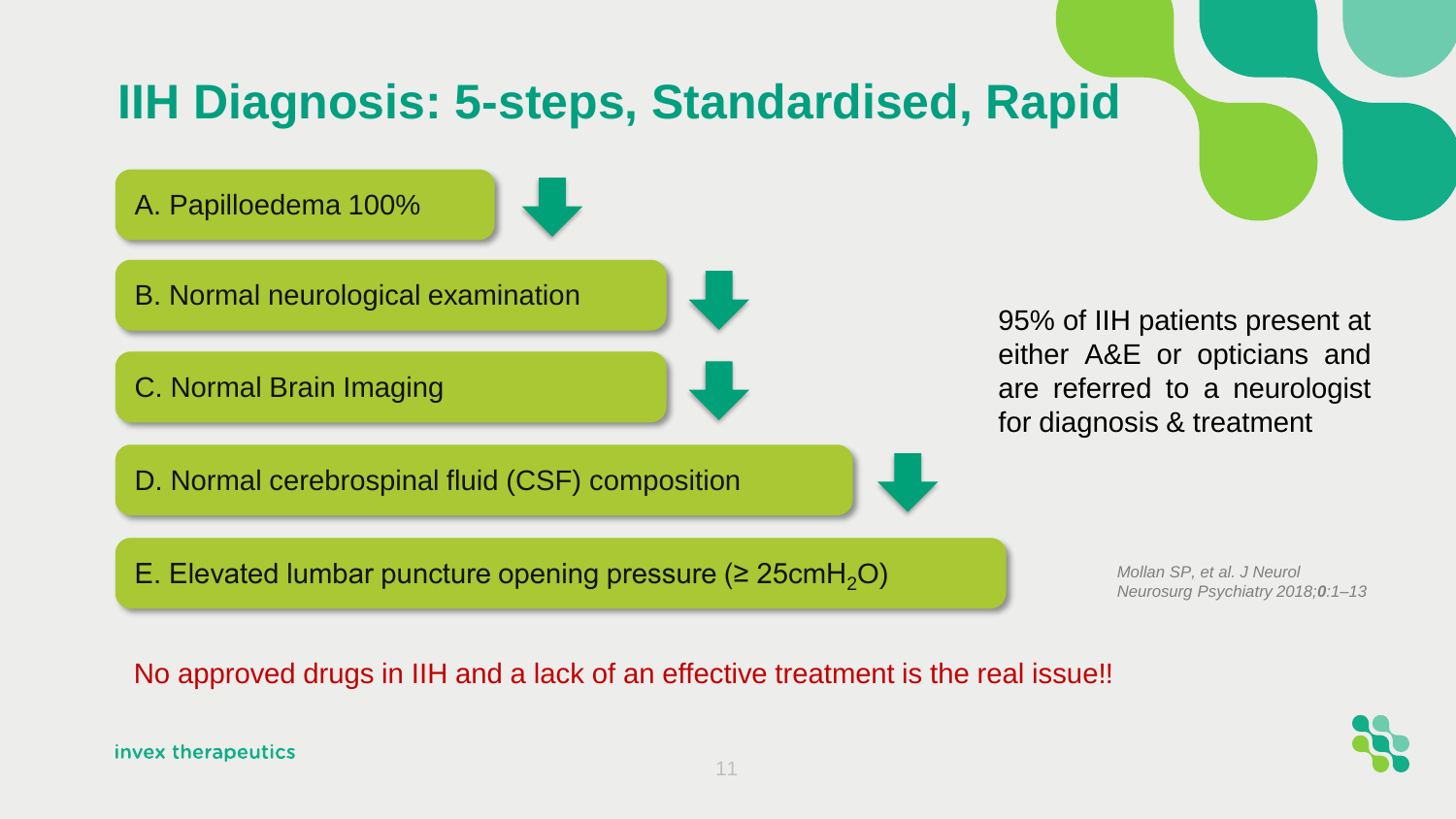### **IIH Treatment Guidelines**

- Leading role played by Invex's founder Prof Alexandra Sinclair
- Currently no approved drugs for IIH





**HOW TO DO IT** 





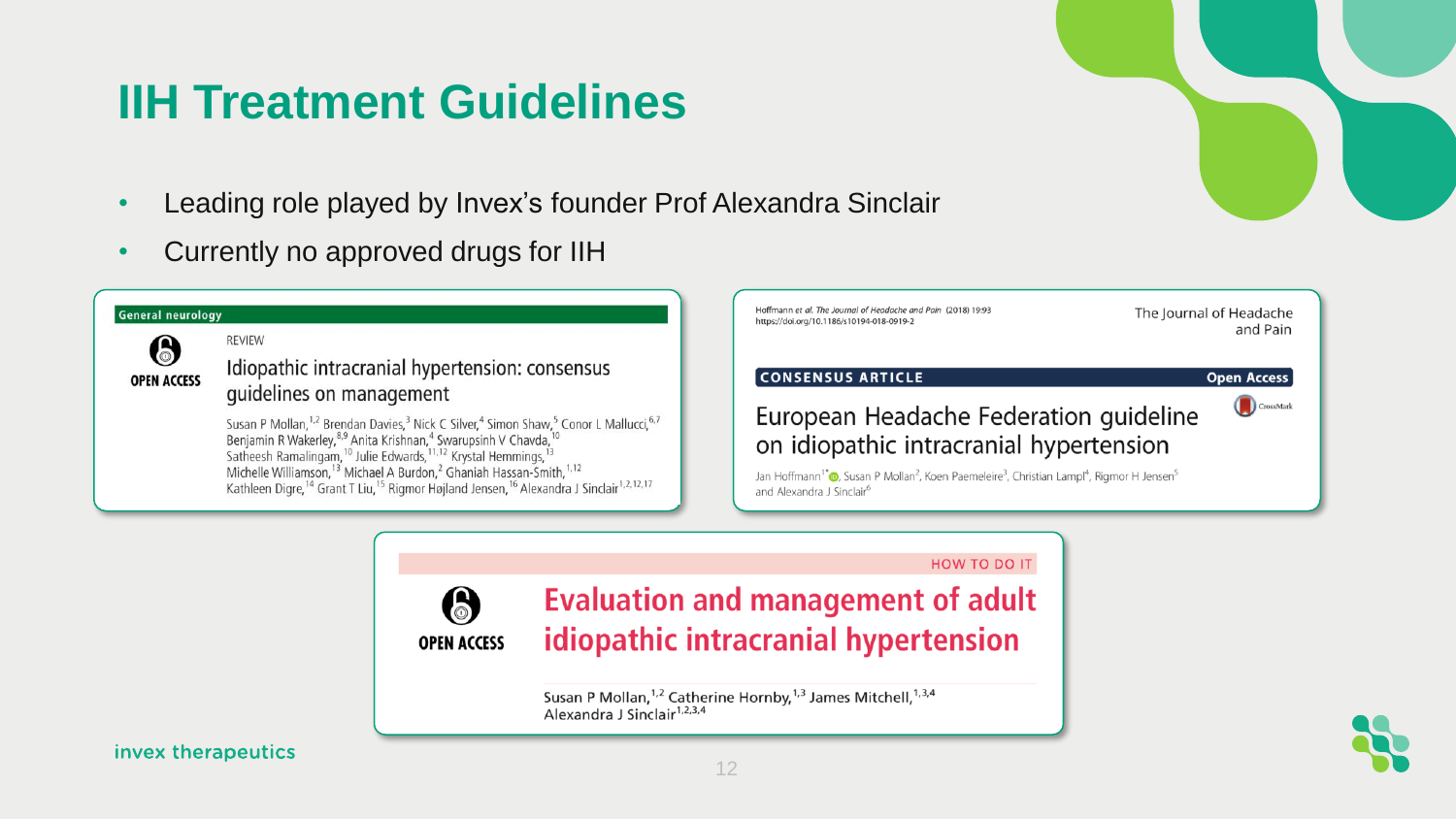## **Current Therapeutic Options are Ineffective**

All current medicines for IIH are unapproved\*, outdated, work poorly and cause debilitating side effects



Shunt Bariatric ONSF Medical

*\* In IIH, ONSF: Optic Nerve Sheath Fenestration, ICP: Intracranial pressure, The expanding burden of idiopathic intracranial hypertension, Susan P. Mollan, Magda Aguiar, Felicity Evison, Emma Frew & Alexandra J. Sinclair, Nature Eye volume 33, pages 478–485 (2019)* 

#### invex therapeutics

### **Acetazolamide (1954)**

Most commonly used drug in IIH Cochrane review IIH in August 2015 concluded: "Insufficient evidence to recommend or reject the efficacy of acetazolamide for treating IIH" Cochrane

### **Topiramate (2012)**

Prospective open label trial ACZ vs. TOP (Çelebisoy et al. 2007) Reduction in ICP in both groups, equivalence between groups

### **Furosemide/Amiloride**

Animal studies only, showing reduction in CSF production (Vogh et al. 1982, Melby et al. 1982)

### **Octreotide**

Small prospective open label study with no control showed significant reduction in headache, ICP, and papilloedema (Panagopolous et al. 2007)



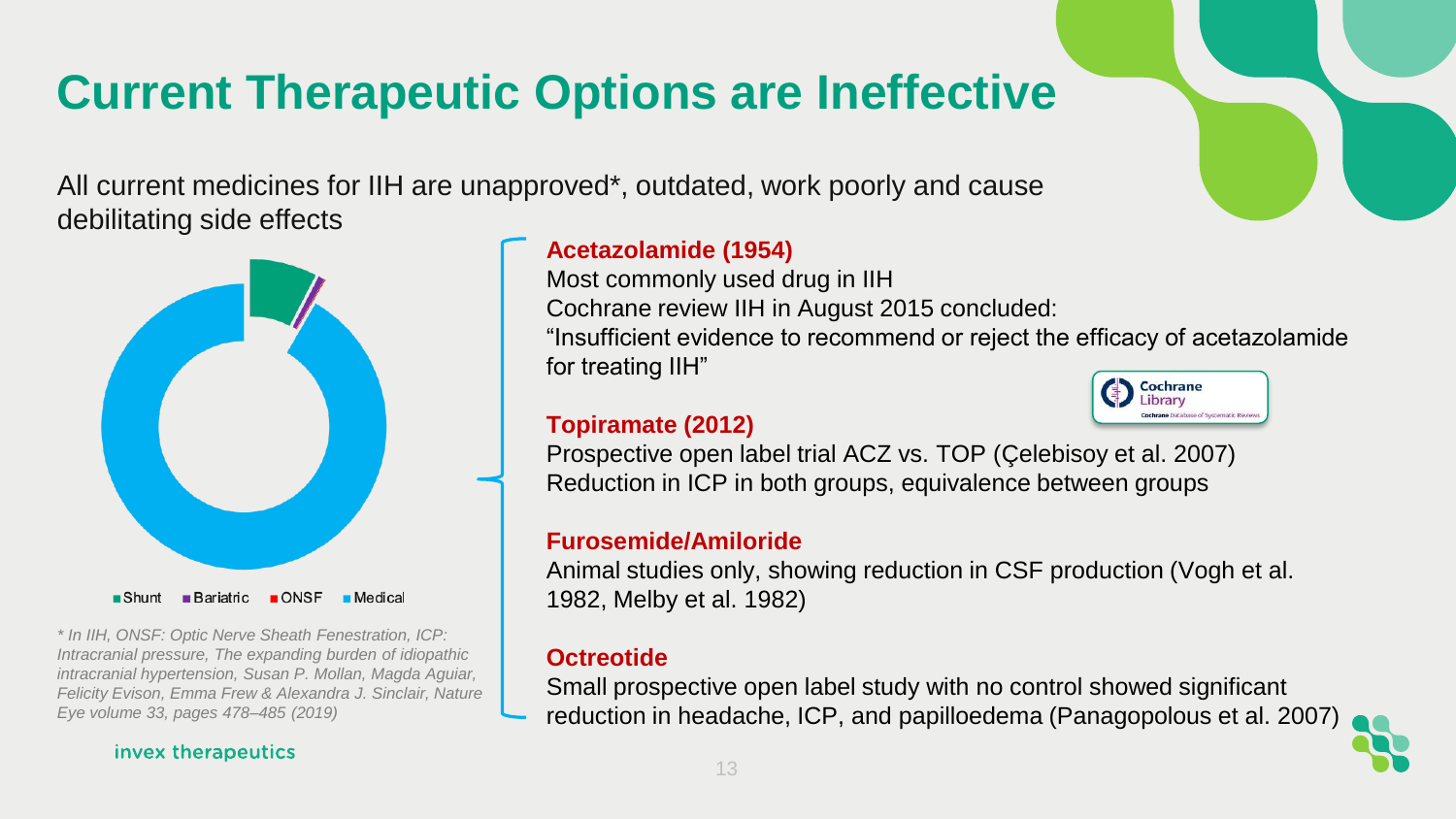### **Neurosurgery Is Currently Needed**



- CSF shunting (tube)
	- Drains fluid to reduce brain pressure
	- Can save vision, BUT
- Shunts have serious issues
	- Over 50% require shunt revision
		- 63% are revised within 1 year
	- Over-drainage in >20%
- AT BEST, a short-term fix!

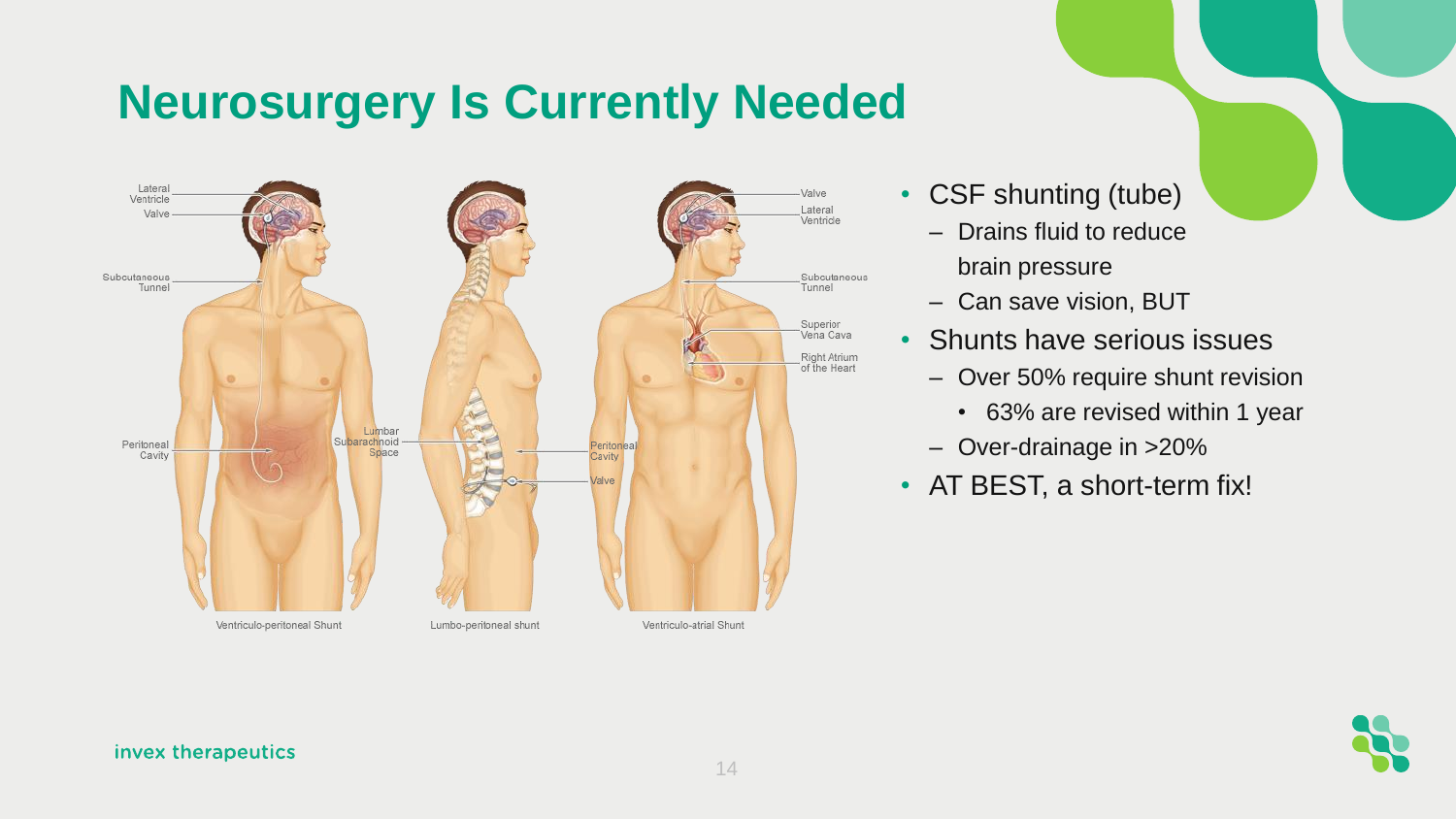### **Exenatide – Novel Approach to Raised ICP**



- Exenatide is a small peptide that binds the GLP-1 receptor
- GLP-1 receptor agonists like Exenatide decrease fluid secretion in the kidney and are used extensively to treat diabetes
- Prof Alexandra Sinclair has shown that GLP-1 receptors are also expressed in the choroid plexus (in the brain), and that in animals
	- Exenatide can bind to these receptors
	- reduce cerebrospinal fluid secretion
	- provide fast onset of action making it suitable for treating patients with raised intracranial pressure

*Exendin-4 = Exenatide Botfield et al., Sci. Transl. Med. 9 (2017)* 

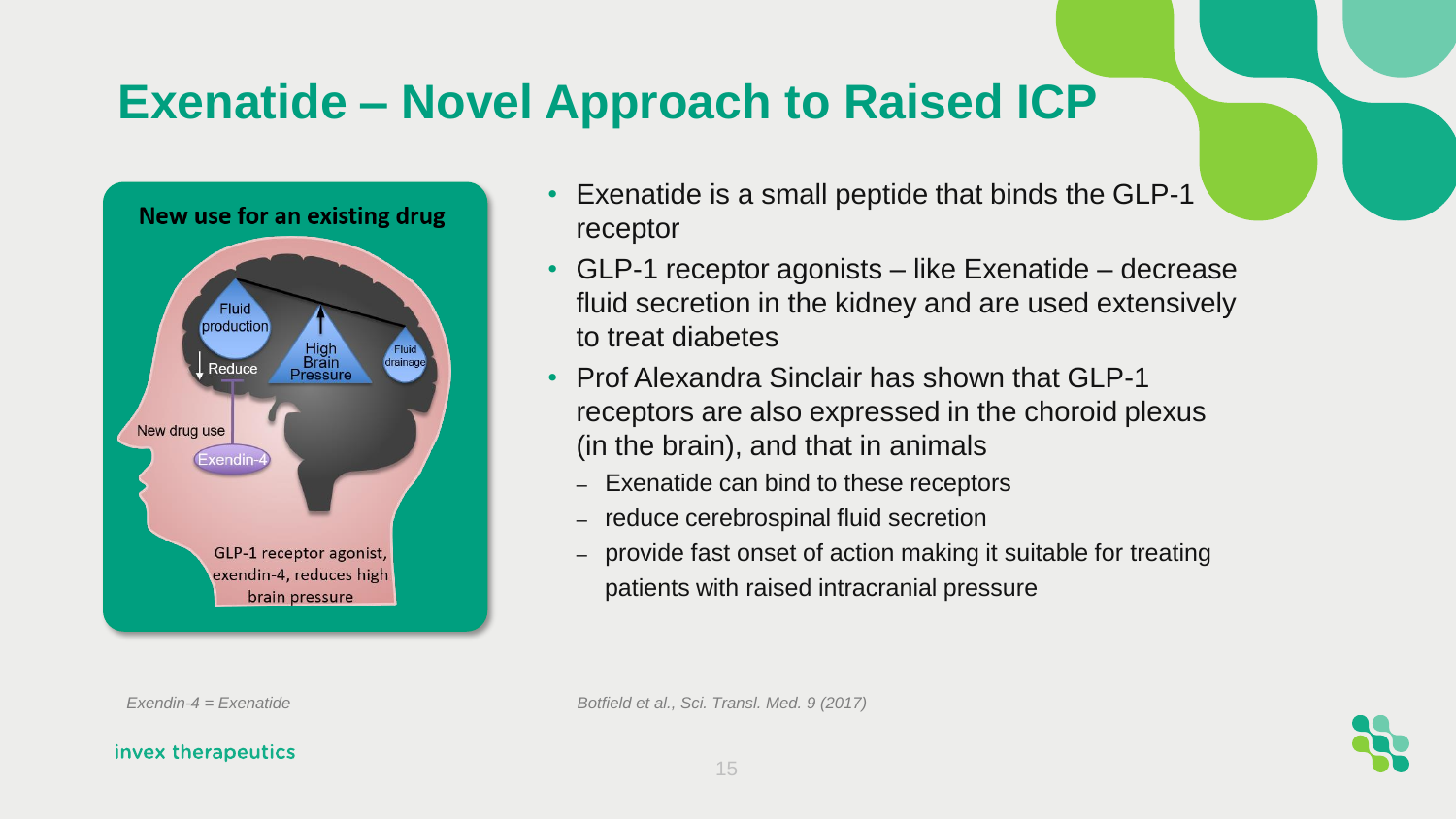### **Exenatide – Where Does It Come From?**



Exenatide is derived from a chemical found in the saliva of the Gila monster, a venomous lizard

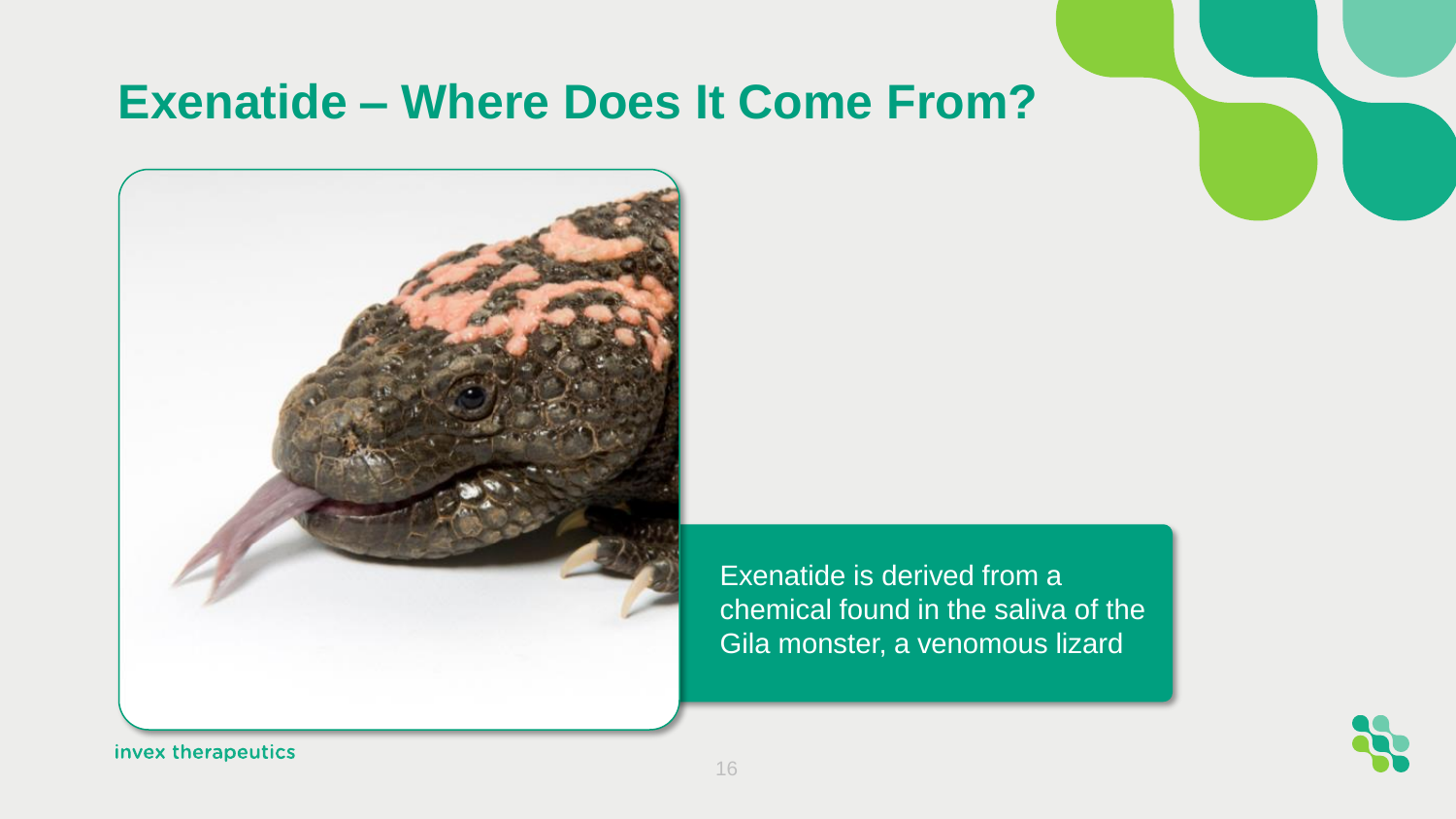# **Ongoing Clinical Trial in IIH**

- Single centre study
- Randomised double blinded clinical study
	- 10 patients enrolled & completed to date
	- 6 additional patients now enrolled
	- top-line dataset available 1H, 2020

### **Secondary**

- Headache measures (frequency, severity, duration, analgesic use, Hit-6)
- Visual assessments (visual field, papilloedema measured by OCT)
- Quality of Life measures

### **Exploratory**

- Serum Exenatide levels
- Weight and fat distribution

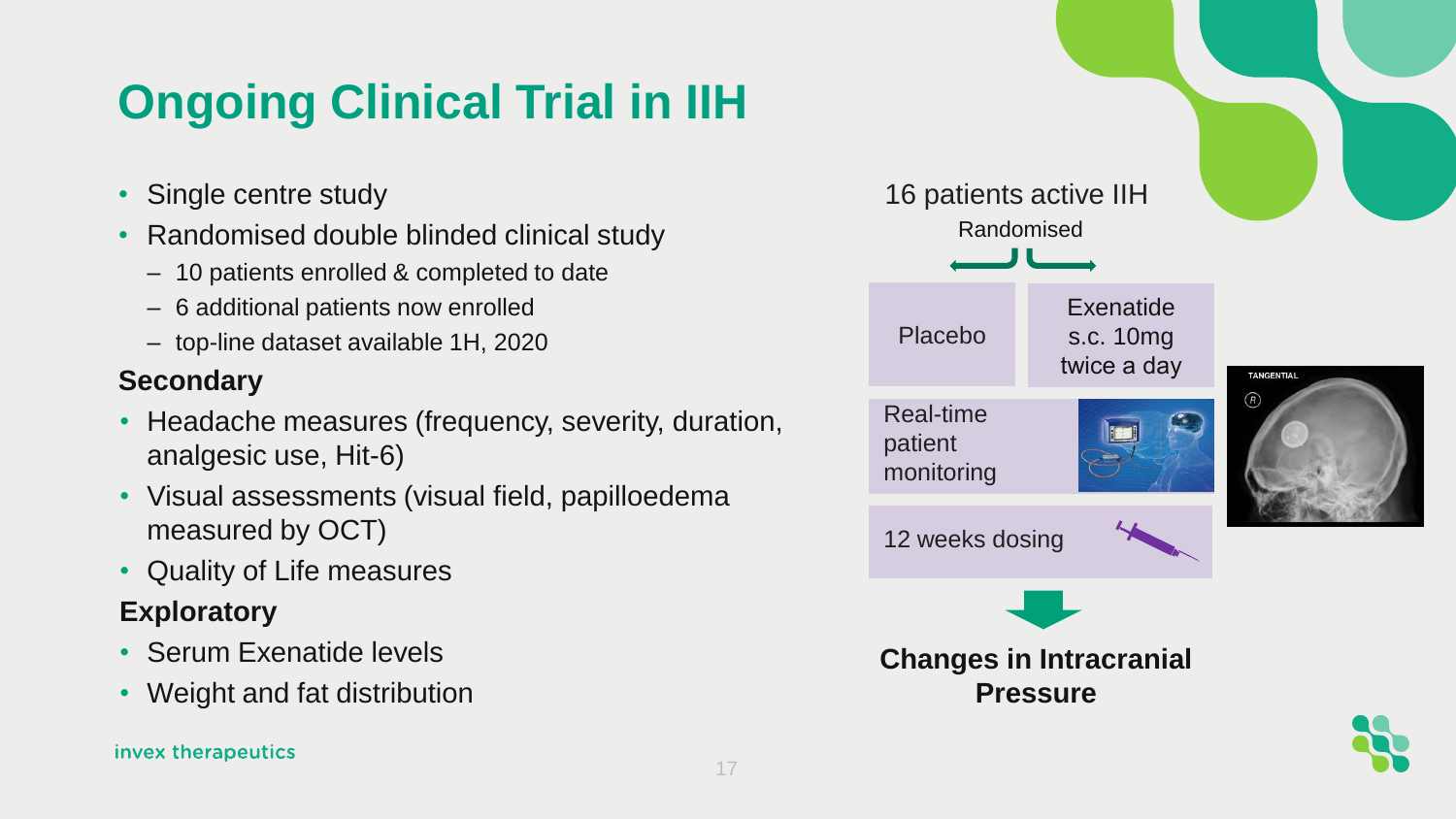### **Invex Proprietary Patented\* ICP Blocker**

- Exenatide in its Byetta® form was approved in 2005 for the treatment of type II diabetes in both the EU & US
	- administered as a twice-daily sub-cutaneous injection
	- commercialized by AstraZeneca
	- safe and well tolerated drug used in millions of diabetic patients\*\*
- Current Exenatide dosing forms are not optimised for IIH
	- only available in 5 or 10mg pre-filled injection pens or long acting weekly injection
- Invex intends to utilise its unique insight into diseases characterised by raised ICP to develop proprietary, patented\* dosage forms of Exenatide for IIH and other diseases characterised by raised ICP

*ICP: intracranial pressure, \* Patent applications licensed for Birmingham University & additional IP filed in 2019 \*\* https://www.accessdata.fda.gov/drugsatfda\_docs/nda/2005/021773\_byettatoc.cfm*

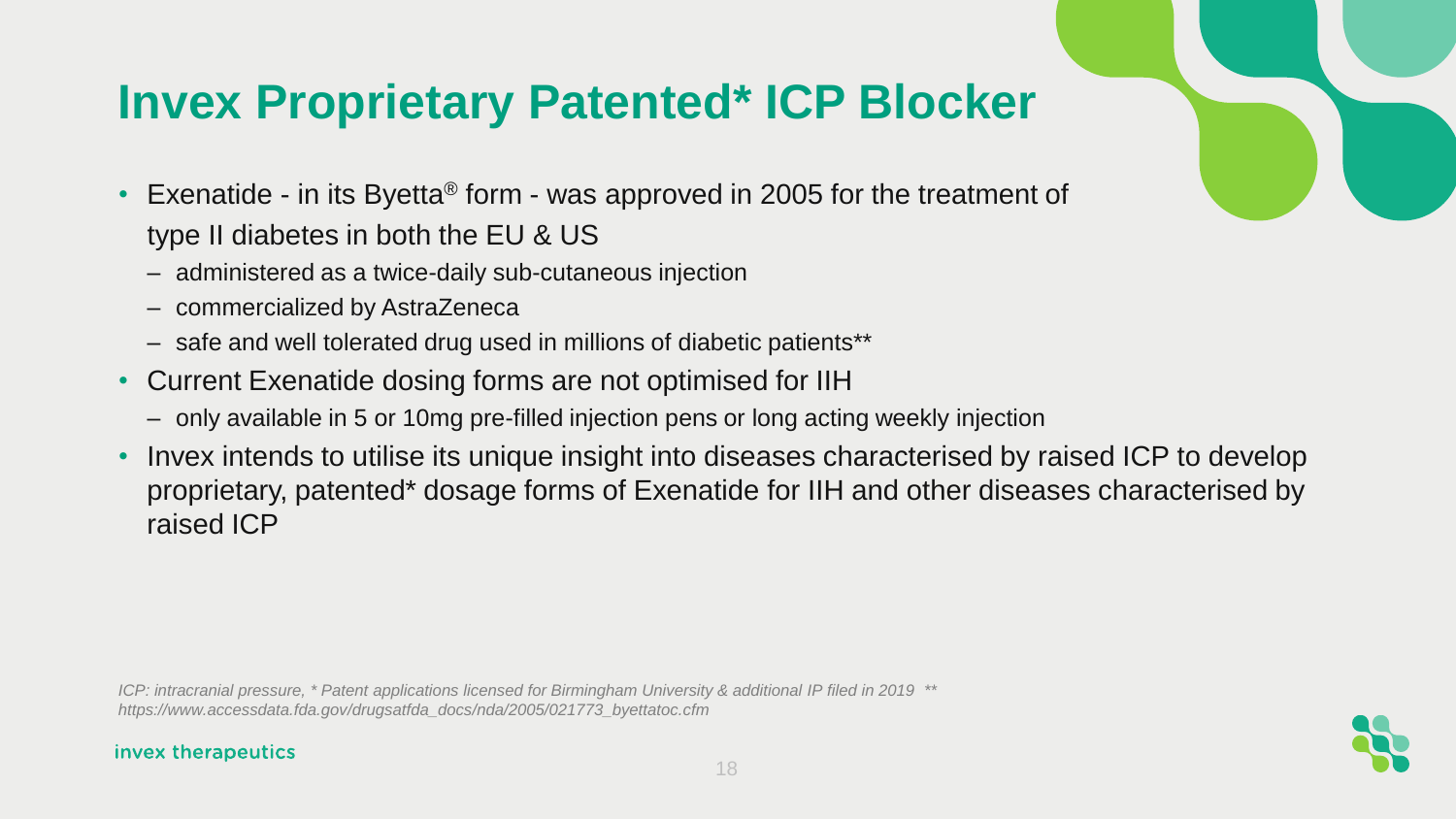### **Invex's Repurposed Pressure Blocker**

- Proprietary and patented
- Aim to be the first & only drug for IIH patients
	- approved for the disease (IIH) by EMA & FDA
	- safety and efficacy established by statistical significance in randomised, double blinded clinical trials
	- assigned unique National Drug Codes
- First mover advantage ensures competing drugs would need to be compared to and be better than Invex's IIH drug in order to gain approval
- Proprietary dosage supported by clinical safety and efficacy prevents substitution with Byetta<sup>®</sup>

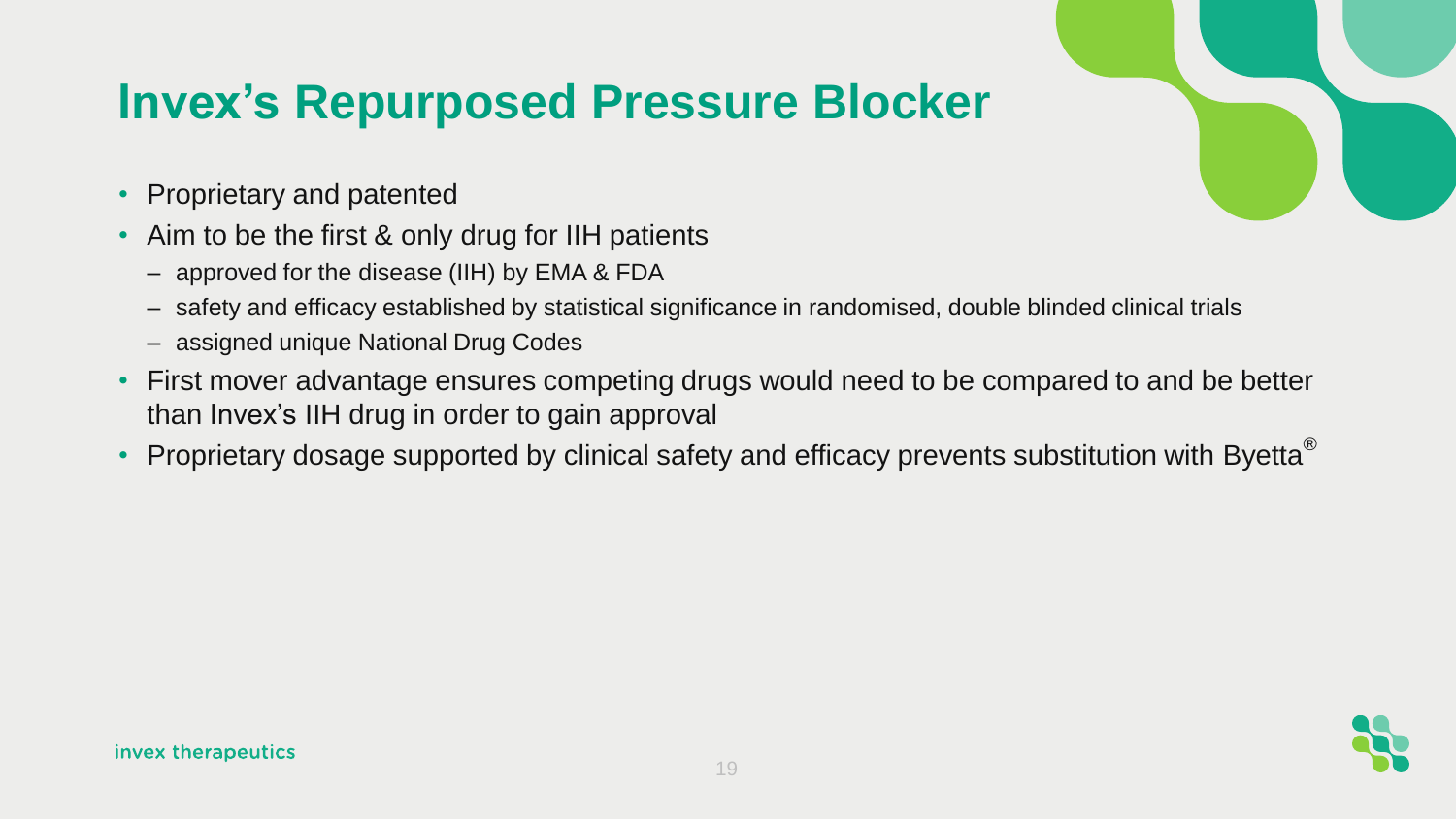# **Repurposing Approved Drugs - An Established, Successful Business Model**

| <b>Drug</b>      | <b>Original Disease</b>     |
|------------------|-----------------------------|
| Azathioprine     | <b>Rheumatoid arthritis</b> |
| Bleomycin        | Various cancers             |
| Colchicine       | Gout                        |
| Cycloserine      | Urinary tract infection     |
| Cyclosporine     | <b>Rheumatoid arthritis</b> |
| Eflornithine     | Unwanted facial hair        |
| Everolimus       | <b>Renal cancer</b>         |
| Histrelin        | Prostate cancer             |
| Infliximab       | Ulcerative colitis          |
| Interferon alpha | Hepatitis B & C             |
| Rituximab        | <b>Rheumatoid arthritis</b> |

| <b>New Orphan Disease</b>   |
|-----------------------------|
| Renal transplant            |
| <b>Pleural effusion</b>     |
| Mediteranien fever          |
| <b>Tuberculosis</b>         |
| <b>Transplant rejection</b> |
| Sleeping sickness           |
| <b>Renal transplant</b>     |
| Precocious puberty          |
| Chron's disease             |
| Cancer                      |
| Cancer                      |

#### invex therapeutics

 $\bm{\geq}$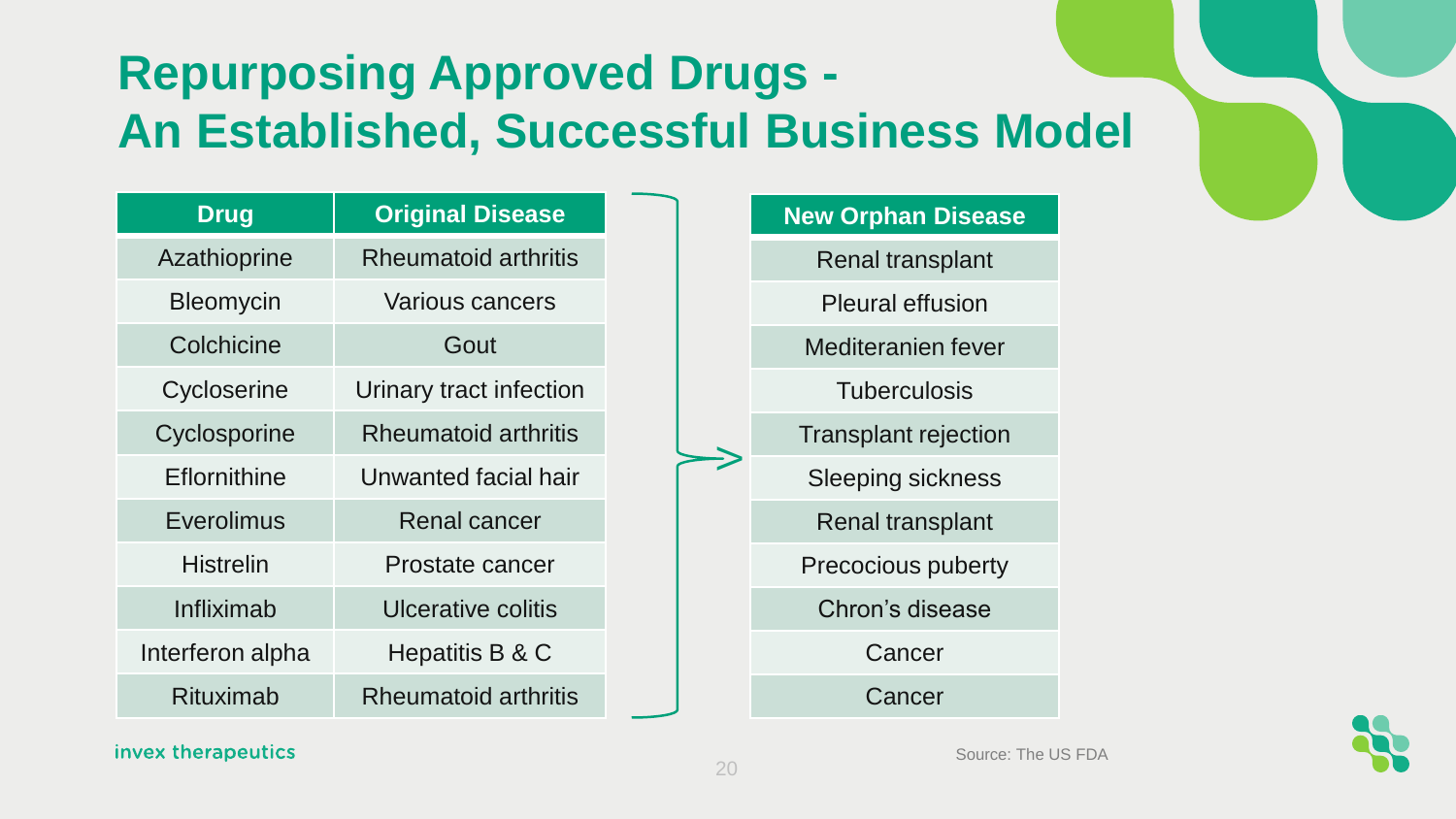# **5 Key Goals to Drive Value in 2020**

- 1. Complete reformulation of Exenatide
- 2. Establish manufacturing for clinical studies and commercial sales
- 3. Complete ongoing clinical trial and publish top-line data in IIH
- 4. Define and initiate with key regulatory agencies FDA & EMA a registration study for repurposed Exenatide in IIH
- 5. Initiate a phase II clinical study in a second indication



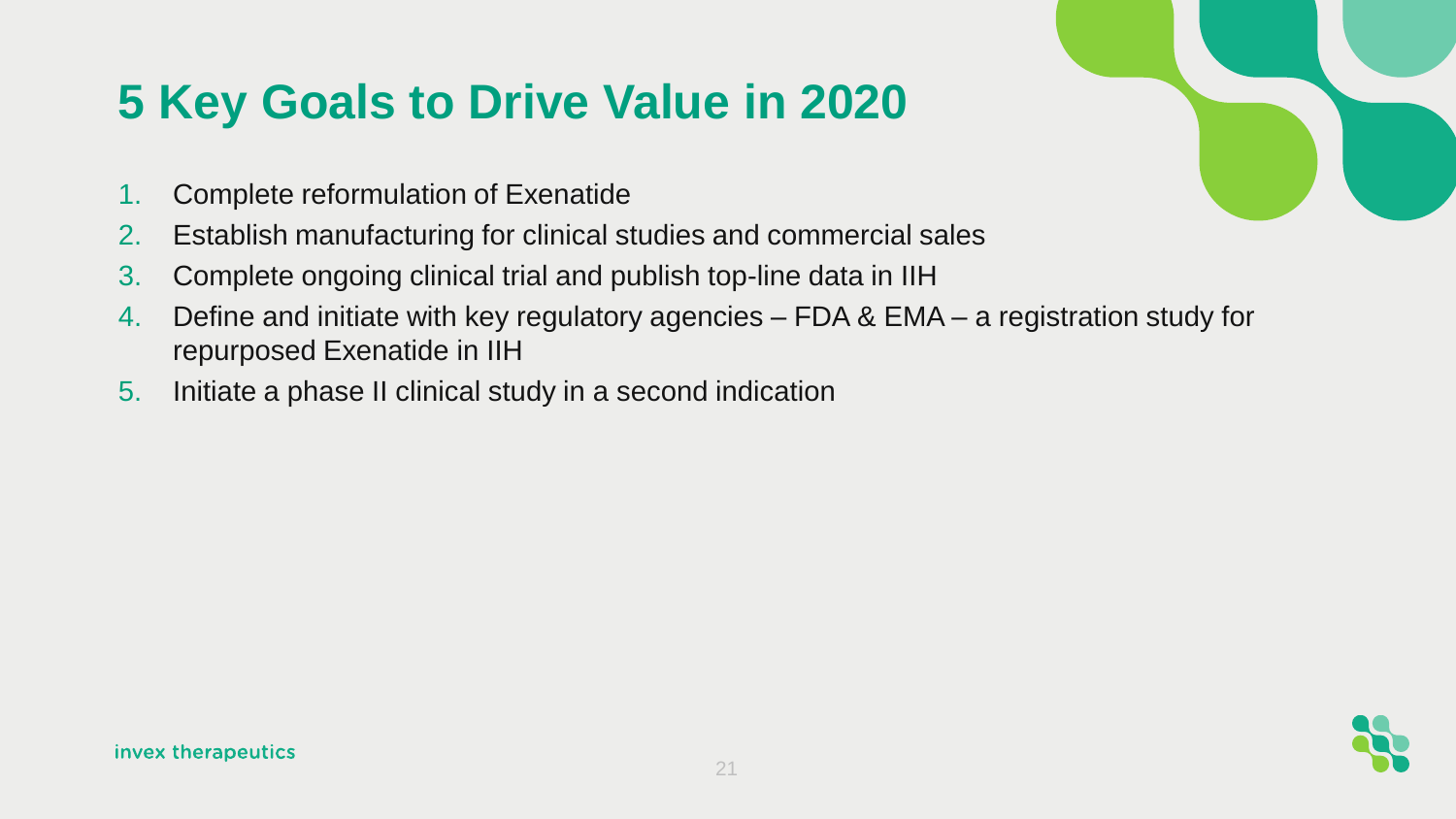### **Exenatide – out of this world**



- Raised intracranial pressure occurs after 3 months space flight
	- Papilloedema
	- Cognitive slowing
	- No treatment
- Mars expedition is 9 months away and NASA is looking for solutions
- Ongoing discussions to plan a trial on the International Space Station